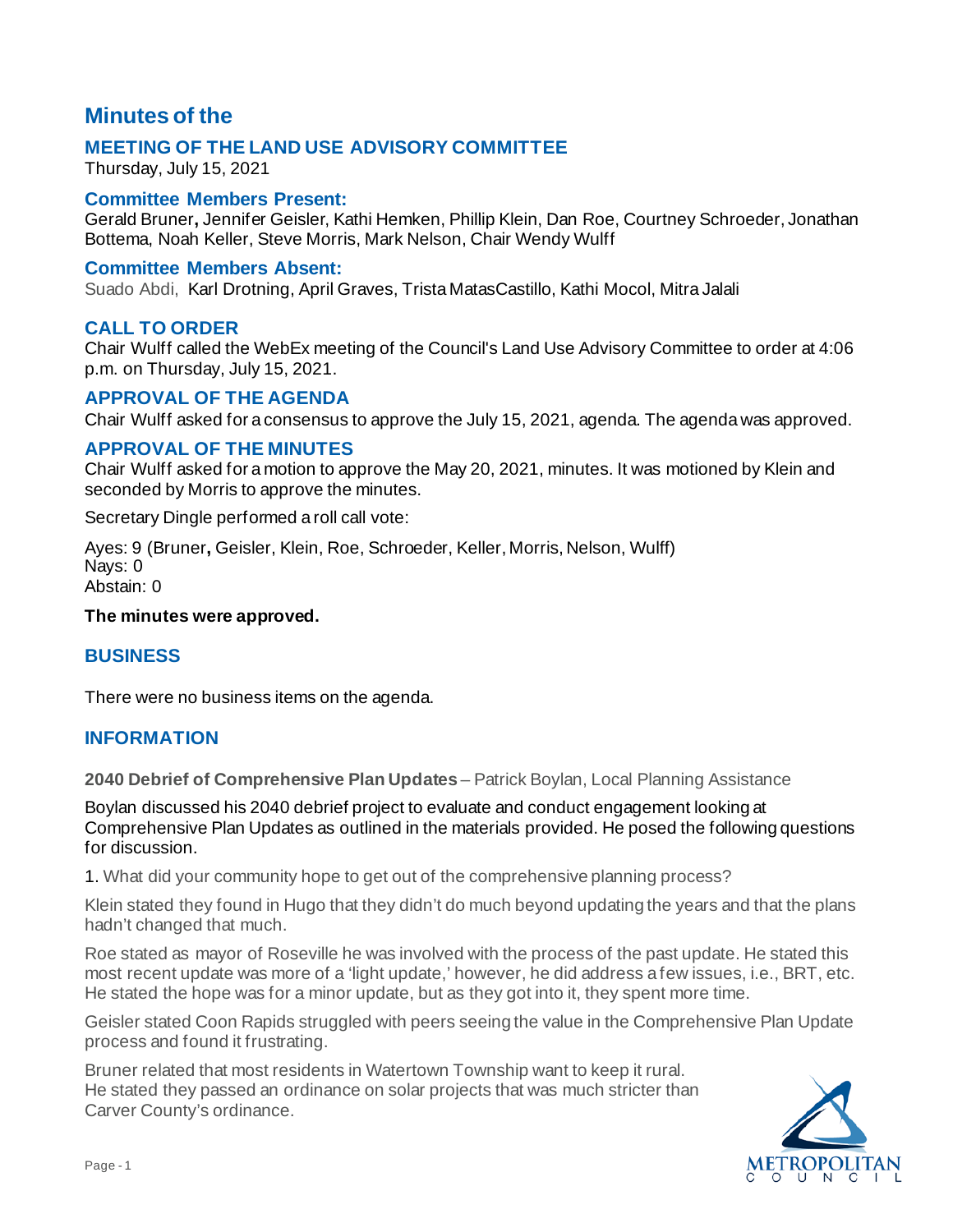Klein recognized that they did have a sector representative that they felt they were educating more than receiving help from them. He discussed numerous rejections of their plan from the Met Council.

2. If you could change one aspect of the process what would it be? *It could be technical assistance, process, communication, resources, or something else.*

Klein stated they'd like to write the goals themselves rather than being told what their goals should be, i.e., they can't get housing because of lack of transit.

Roe stated after doing most of the work they had to redo a lot more work because of changes to population estimates and also changes in manufactured homes. He also discussed getting new or changed requirements out sooner and then freeze any changes or expectations.

Geisler stated they have staff to their plan but agreed with Roe. She asked for better instructions that would give council members more engagement.

Boylan noted that he welcomes additional comments via email.

Wulff asked what is required and what's not. She also felt 'graded' on livable community issues.

Boylan asked how do changes in comp plans relate to council changes. Wulff stated new Council Members may not agree with comp plans.

Morris discussed resources/training for new Council Members may help get buy-in from new members.

3. How would you change it? And why?

Bottema stated Corcoran had trouble with the 'moving target' (i.e., changing expectations) and they also have a small budget, yet expectations are the same. He added that the issue with their solutions weren't okayed by the Met Council, so it went back and forth. He didn't feel there was any flexibility and feels the Met Council could lay out a better template and accept less of a robust plan from smaller cities.

Hemken stated they have had open meetings and also training from the Met Council.

Geisler stated the most effective way is through communication. She suggested different templates for different size cities.

Bruner stated in the Township, most residents don't know what the Met Council does and asked what the Met Council does. He asked what the Met Council could do to support the planning process. Boylan stated staff can look at ways to improve. Bruner stated he would like to see the Met Council engage with townships and show how the planning can help the township.

Torres noted a lot of resources provide resources to preserve rural areas and ag preserves.

4. In your opinion, what are the most effective ways in which the Council can support communities during the comprehensive planning process?

Hemken stated she found her staff to be very comfortable calling with questions and stated staff was very helpful.

Wulff responded (regarding costs) that LUAC looks at grants to help distribute planning money to help smaller communities.

Roe asked (regarding the process on resubmittals), is there a way to be more collaborative and less formal process.

Wulff noted that there were improvements made to the submittal process during the review period.

Bottema stated this is a big issue with the Met Council they have and considered not doing them. He feels it is very challenging. Boylan stated they could talk more 'offline' about this.